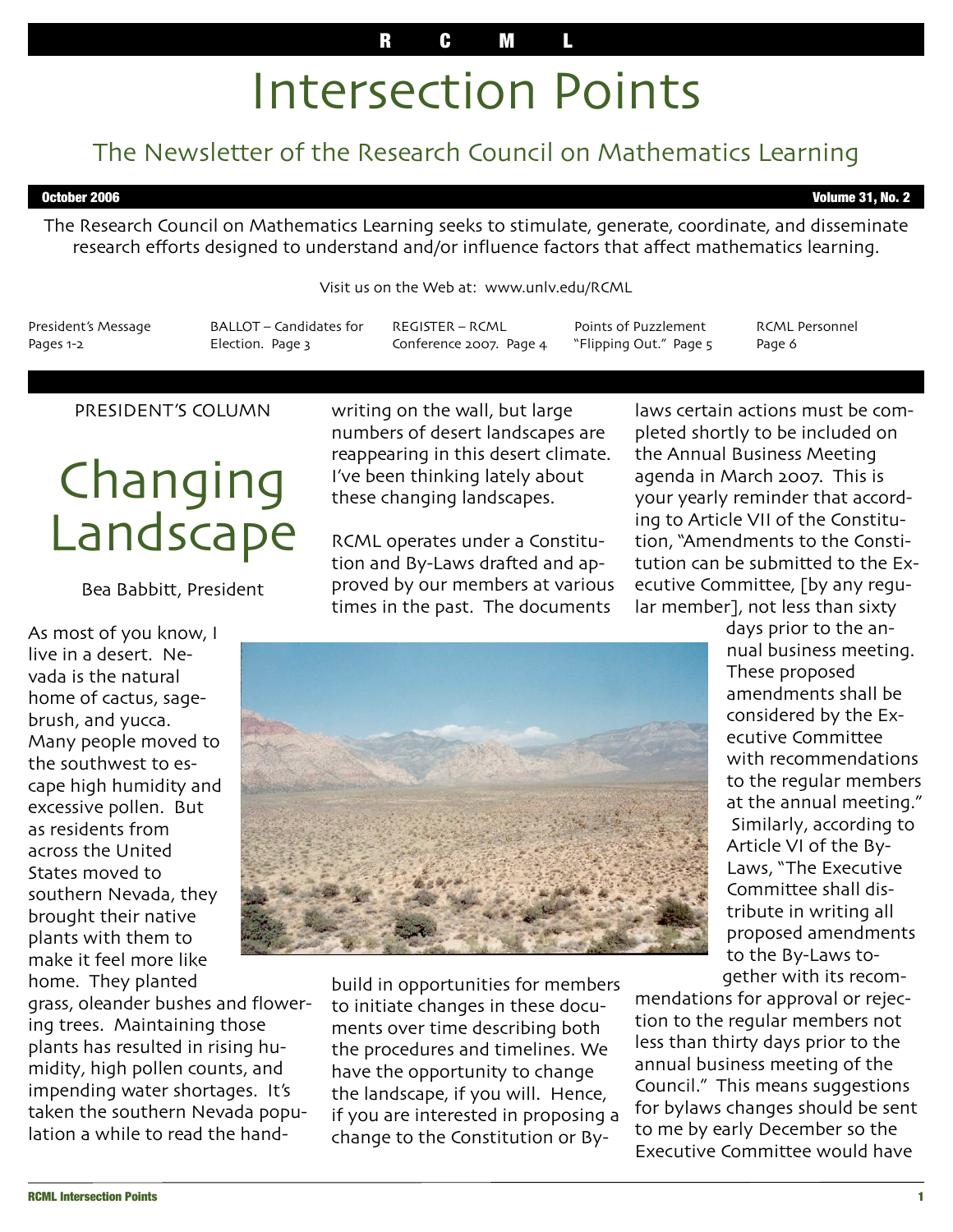the opportunity to review them and make recommendations to the members in accordance with our Constitution and By-laws.

The publication of Curriculum Focal Points by NCTM (2006) represents another change in the national mathematics landscape. The document describes curriculum focal points for each grade level, pre-K-8. The document is one attempt to describe the most significant mathematical concepts and skills to be taught at each grade level. According to the document, the need for renewed focus in mathematics curricula arises from accountability requirements, the high mobility of students and teachers, and the high cost of curriculum development. Skip Fennell, NCTM president and former RCML president (91-93), says the intent of the publication is to serve as a catalyst for important discussions and decision making on curricular frameworks at the state and local school district levels (NCTM website). The authors of the document argue that the identification and implementation of curriculum focal points will benefit students by extending student experience with core concepts and skills, deepen student understanding, help students develop mathematical fluency and the ability to generalize. I want to take this opportunity to begin to discuss Curriculum Focal Points – a discussion we can continue at the RCML conference in March. Several points in the landscape have caught my attention. For example, one perspective that is minimally addressed in the document is that of the teacher. Importantly, an attempt to focus curricular efforts at each grade

level does make sense from an effective teacher perspective. Cognitive theory suggests that we build schema of reoccurring life events that help us easily comprehend discussions of and taking action related to such events. "Birthday party" and "national elections" are two common schema examples that come to mind. Candles, cake, and presents are common items associated with "birthday party" schema. Candidates, billboards, and polling booths are common items associated with "national elections." Experienced teachers often have well developed schema of particular grade-level curricula and use that often unarticulated schema to guide instructional planning and adjust the rate of instruction to meet annual goals. They know what an end-of-theyear student should know and be able to do. Experienced teachers periodically check student performance to make sure their students are systematically developing important knowledge and skills. And if an experienced and effective teacher experiences a time crunch, they refocus their efforts on the instructional essentials. The schema is so useful because it can easily be carried in a teacher's mind at all times and it directly affects the numerous decisions that teachers make on a daily basis about the use of instructional time. Similarly, I would anticipate that a shared schema of grade level focal points should help teachers and schools keep their instruction on target and guide important instructional decisions.

The second issue is really a concern. Curriculum Focal Points clearly states that as we organize

mathematics curricula around the grade-level focal points, we should maintain a clear emphasis on the processes of communication, reasoning and proof, problem solving, connections, and representation. My concern is that in implementation we may ignore these processes as we focus back on mathematics content. Why do I have this concern? People in power and the general public often ignore the subtleties of an argument. The baby boomers, for example, are likely to see the similarity in the focal points to the mathematics of their childhood. Superficially, except for the geometry content, the focal points sound very much like their elementary mathematics curriculum (third grade - multiplication, fourth grade - division, fifth grade - fractions etc.). They may take comfort is the familiar landscape. In contrast, I hope we have made some permanent positive changes over their lifetime in how we teach mathematics and in how students understand mathematics. From my perspective, those positive changes reside in the processes students use to understand and to express their understanding of mathematics. What's your view?

The math landscape is changing. As always, I look forward to gaining your perspectives on the changes in Cleveland in March.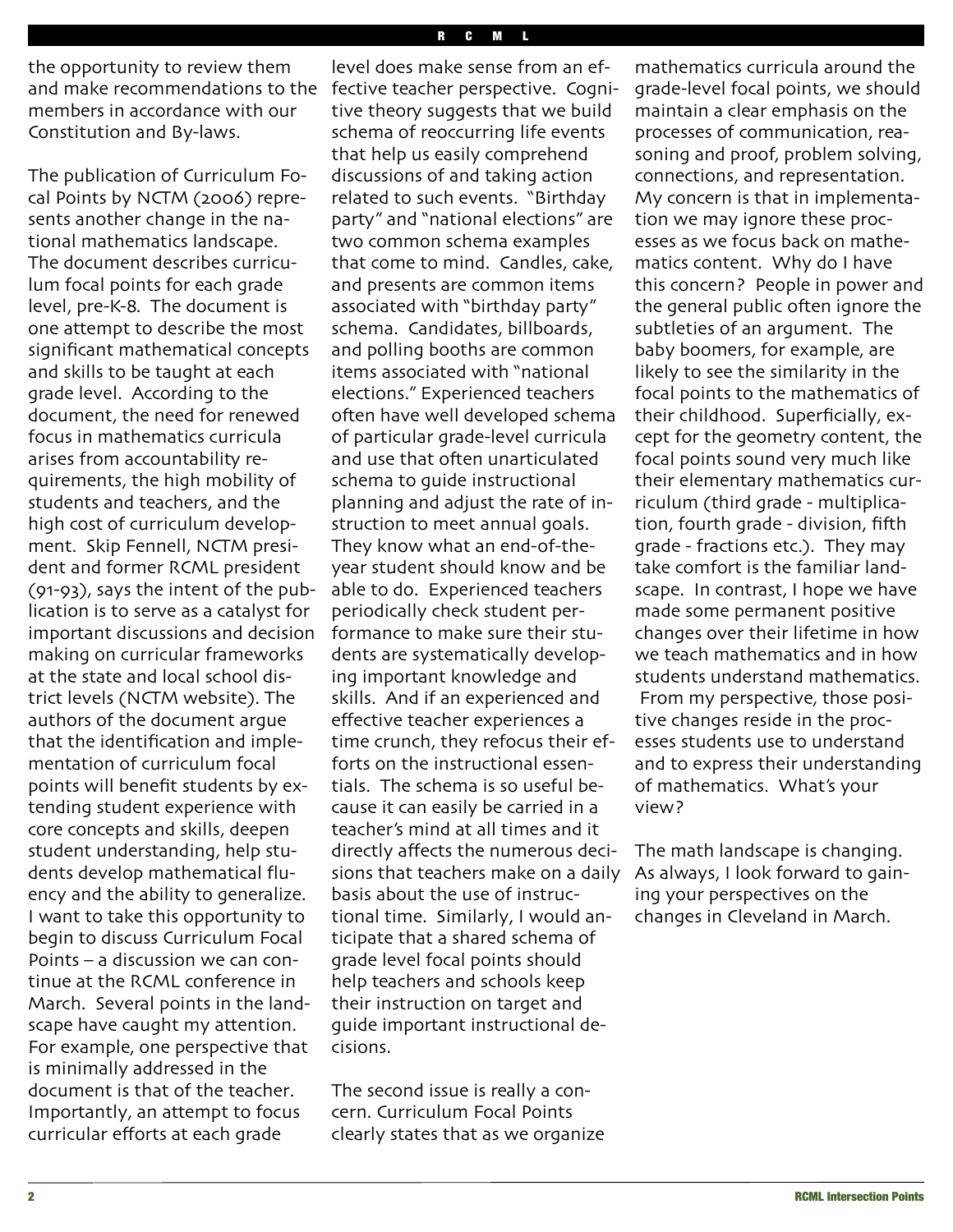## Candidates for Election – Fall 2006

Please mail this page to: Pat Jordan

325 Donna Ave. Guthrie, OK 73044

Or email your selections to patricia.jordan@okstate.edu

#### BALLOTS ARE DUE DECEMBER 1st. PLEASE VOTE!

V-P for Publications

Serves a 2-year term beginning 18 hours prior to Business meeting

Duties - Coordinates activities of Newsletter Editor, FOCUS Editor, and Membership Coordinator, serves on Editorial Board of FOCUS, and serves on the Executive Committee

CHOOSE ONE:

 $\Box$  Azita Manouchehri – Central Michigan University

 $\Box$  Sheryl A. Maxwell – University of Memphis

 $\Box$  Rama Menon – California State University at Los Angeles

#### **Secretary**

Serves a two-year term beginning 18 hours prior to Business meeting

Duties – Records and maintains minutes of Business and Executive meetings,

coordinates correspondence with President, and oversees master Handbook

CHOOSE ONE:

 $\Box$  Marilyn Sue Ford – University of Nevada at Las Vegas

□ Lynae Sakshaug – SUNY at Brockport

 $\Box$  Elaine Young – Texas A&M University at Corpus Christi

Conference Committee (we will elect two members)

Serves for a three-year term

Duties – Assists local Conference Committee with conference and conducts and assesses evaluation of conferences.

### CHOOSE TWO:

 $\Box$  Lynn Breyfogle – Bucknell University

 $\Box$  Andy Carter – Roosevelt University

 $\Box$  Tamara Carter – Oklahoma City Community College

- $\Box$  Darlinda Cassel University of Central Oklahoma
- $\Box$  Gabriel Matney University of Arkansas at Fort Smith

 $\Box$  James Telese – University of Texas at Brownsville

 $\Box$  Juliana Utley – Oklahoma State University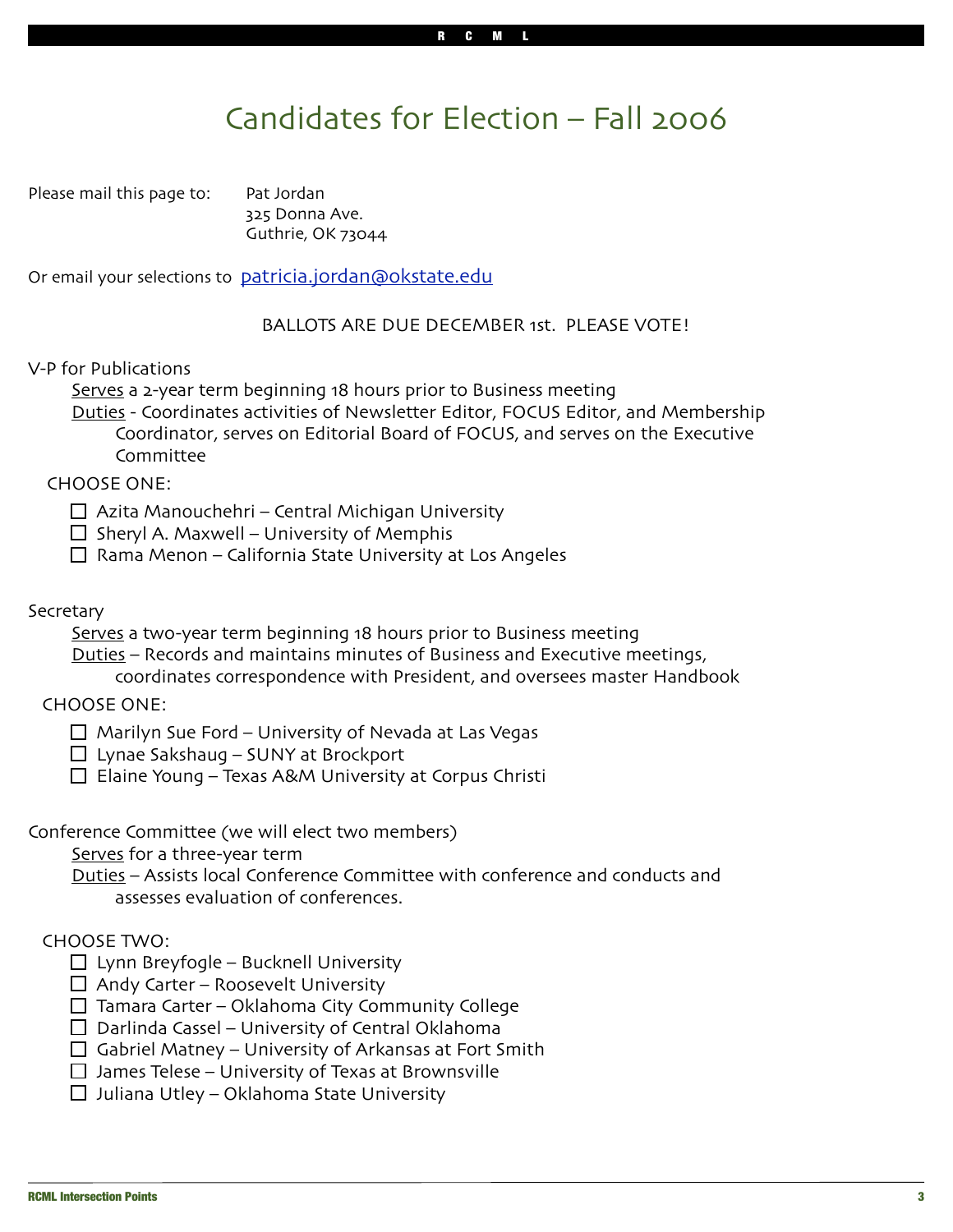|         | Thirty-Fourth Annual RCML Conference<br>Cleveland, Ohio<br>March 1-3, 2007<br>ADVANCED REGISTRATION FORM                                     |                           |                                                            |                                                                                                                      |  |
|---------|----------------------------------------------------------------------------------------------------------------------------------------------|---------------------------|------------------------------------------------------------|----------------------------------------------------------------------------------------------------------------------|--|
|         | Name<br>Print or type your name as you wish it to appear on your name badge.<br><u> 1980 - Johann John Stein, marwolaethau (b. 1980)</u>     |                           |                                                            |                                                                                                                      |  |
| Address |                                                                                                                                              |                           |                                                            |                                                                                                                      |  |
|         |                                                                                                                                              |                           |                                                            |                                                                                                                      |  |
|         |                                                                                                                                              |                           |                                                            | <u> 1989 - Johann Barbara, marka masjid a shekara ta 1989 - An tsara ta 1989 - An tsara ta 1989 - An tsara ta 19</u> |  |
|         | <u> 1989 - Johann Harry Harry Harry Harry Harry Harry Harry Harry Harry Harry Harry Harry Harry Harry Harry Harry</u>                        |                           |                                                            |                                                                                                                      |  |
|         |                                                                                                                                              |                           |                                                            |                                                                                                                      |  |
|         |                                                                                                                                              |                           |                                                            |                                                                                                                      |  |
|         | Email (if you are a speaker, this will be listed on the program)                                                                             |                           |                                                            |                                                                                                                      |  |
|         | Advanced Registration Fee (includes 2 breakfasts, 2 lunches, and 3 breaks)<br><b>RCML Member</b><br>Speaker<br>\$125<br>Non-speaker<br>\$135 |                           |                                                            |                                                                                                                      |  |
|         | <b>Non-RCML Member</b><br>Speaker<br>Non-Speaker<br>Full-Time Graduate Student<br>Guest of Registrant (For food functions only)              |                           | $\frac{\$155}{\$155}$<br>$\frac{\text{S165}}{\text{S165}}$ | \$50<br>\$50                                                                                                         |  |
|         | Name of Guest                                                                                                                                |                           |                                                            |                                                                                                                      |  |
|         | Total enclosed                                                                                                                               |                           |                                                            |                                                                                                                      |  |
|         | PLEASE INDICATE WHICH MEALS AND FUNCTIONS YOU PLAN TO ATTEND                                                                                 |                           |                                                            |                                                                                                                      |  |
|         | Thursday Reception<br>□                                                                                                                      | $\Box$ Friday Breakfast   |                                                            | $\Box$ Friday lunch                                                                                                  |  |
|         | $\Box$<br>Friday Dinner                                                                                                                      | $\Box$ Saturday Breakfast |                                                            | $\Box$ Saturday Lunch                                                                                                |  |
|         | Make checks payable to ACMSE - RCML. Mail your registration to:                                                                              |                           |                                                            |                                                                                                                      |  |
|         | Roland Pourdavood<br><b>Cleveland State University</b><br>2121 Euclid Ave<br>Chester Building Rm. 266<br>Cleveland, Ohio 44115-221           |                           |                                                            |                                                                                                                      |  |

C M

For a full refund, cancellations must be made no later than January 9, 2007

For room reservations call Wyndham Cleveland Hotel @ Playhouse Square (216) 615-7500. Rates are \$83 per night for a single or double room plus \$10 dollars each additional person (max 4 people) in the room. Indicate that you are attending the RCML conference in March, 2007.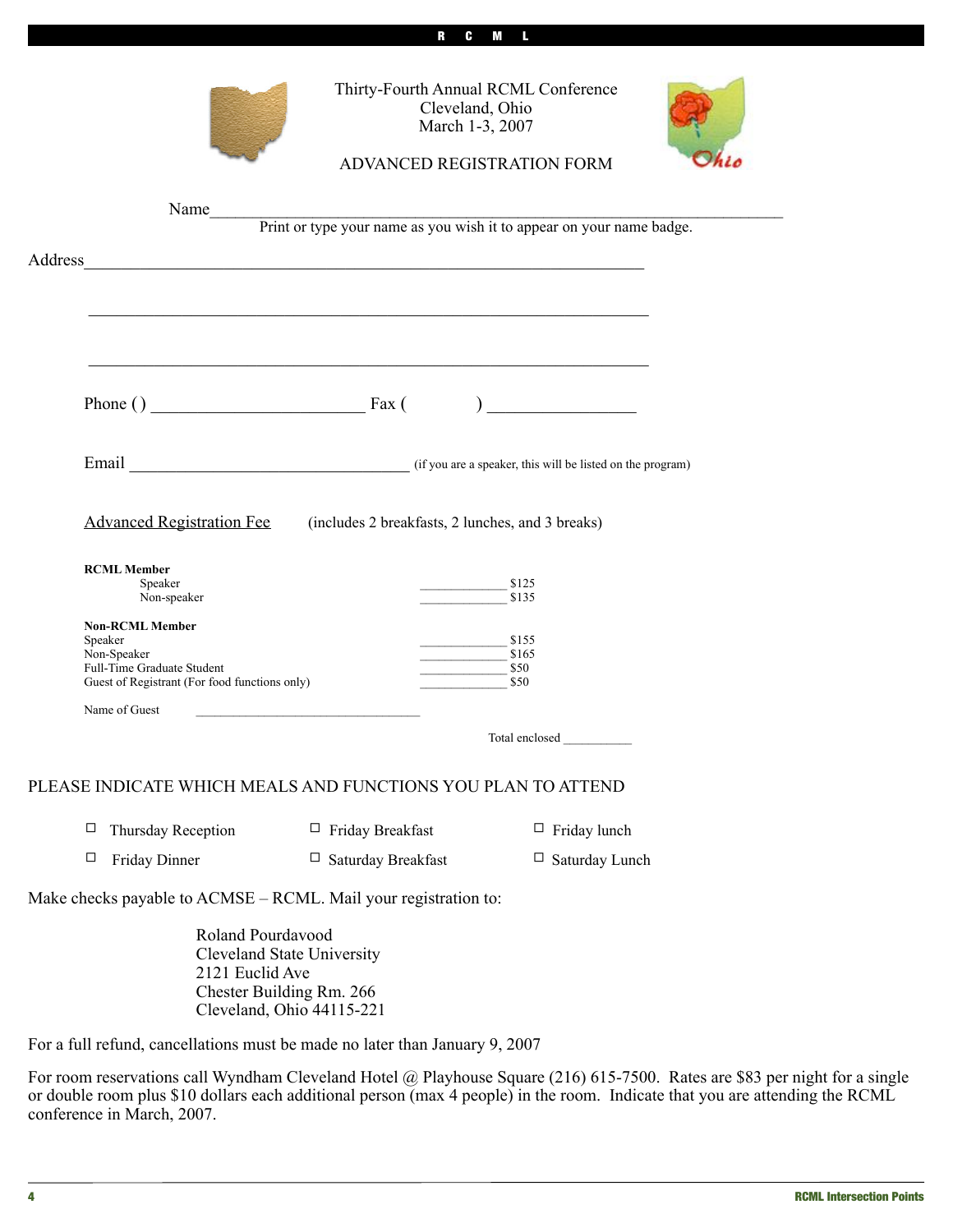## Points of Puzzlement

Michael Naylor

Here's a very puzzling probability question, one that has generated a lot of arguments amongst my friends and colleagues. Before you jump in with the "obvious" answer, read the notes below.

## Flipping Out

You have two coins, one is a fair coin with heads on one side, tails on the other. The second coin has heads on both sides.



You select one coin at random and flip it three times. It comes up heads each time. What is the probability it will come up heads on the fourth flip?



Send solutions to mnaylor@cc.wwu.edu. Top entries win valuable intrinsic rewards!

Notes:

• Does the number of heads you witness change the probability of which coin you selected? If you flipped it 100 times and it came up heads each time, would you be fairly certain that you had chosen the double-headed coin?

• This question is very different from the question: "A fair coin is flipped 3 times and it comes up heads each time, what is the probability the next flip will be heads?"

• What if there had been only flip and it shows heads. What is the probability the other side is also heads? (It is not 50%!)

#### Last Issue's Puzzle:

#### HOCKEY PUCK MIND EXPERIMENT

Imagine a circular table which can spin in place. 4 pockets are equally spaced around the edge, and in each pocket there is a hockey puck which is white on one side and black on the other. You can't see the hockey pucks but they're either white side up or black side up, and you'd like to flip them so they all have the same color facing up.

You may reach into two pockets at the same time and pull out two pucks, look at them, flip them however you like, and then return them to their pockets. Now here's the catch: the table is spun, and you now you don't know which pockets are which. Once again you can choose two pockets, pull out two pucks at the same time, set them either side up, and the table is again spun. The game ends when all four pucks are either all white- or all black-side up.

Is it possible to guarantee a solution in a finite number of turns, or might it be that if you were terribly unlucky you might never succeed?

Solution: It can be done! Note that the strategy of flipping pucks to the black side until you've found and flipped all the white pucks will not work. We must assume you always make the unluckiest draws possible. Here's how:

1. Draw two pucks in adjacent pockets, turn them so they are both white. It is now WWBB or WWWB, ordering the pockets clockwise.

2. Draw two pucks diagonally opposite, turn them so they are both white. The state will now be WWWB. (The only other possibility would be WWWW, which would mean you'd won, but we're assuming the worst.)

3. Draw two adjacent pucks again. Assume they're both white (we're very unlucky, remember.) Make one black and one white. Now we've got two black and two white, either BBWW or BWBW ordering them clockwise.

4. Draw diagonally opposite pucks. If they're the same color, flip them both and win... but we're unlucky so they're not. The state must be BBWW. Progress! Don't bother flipping any right now.

5. Draw adjacent pucks. They'll be BW (otherwise they'd be the same color and we'd flip them and win). Change them to WB. The state is now BWBW.

6. Draw diagonal pucks... they'll be the same color. Flip them both and WIN!